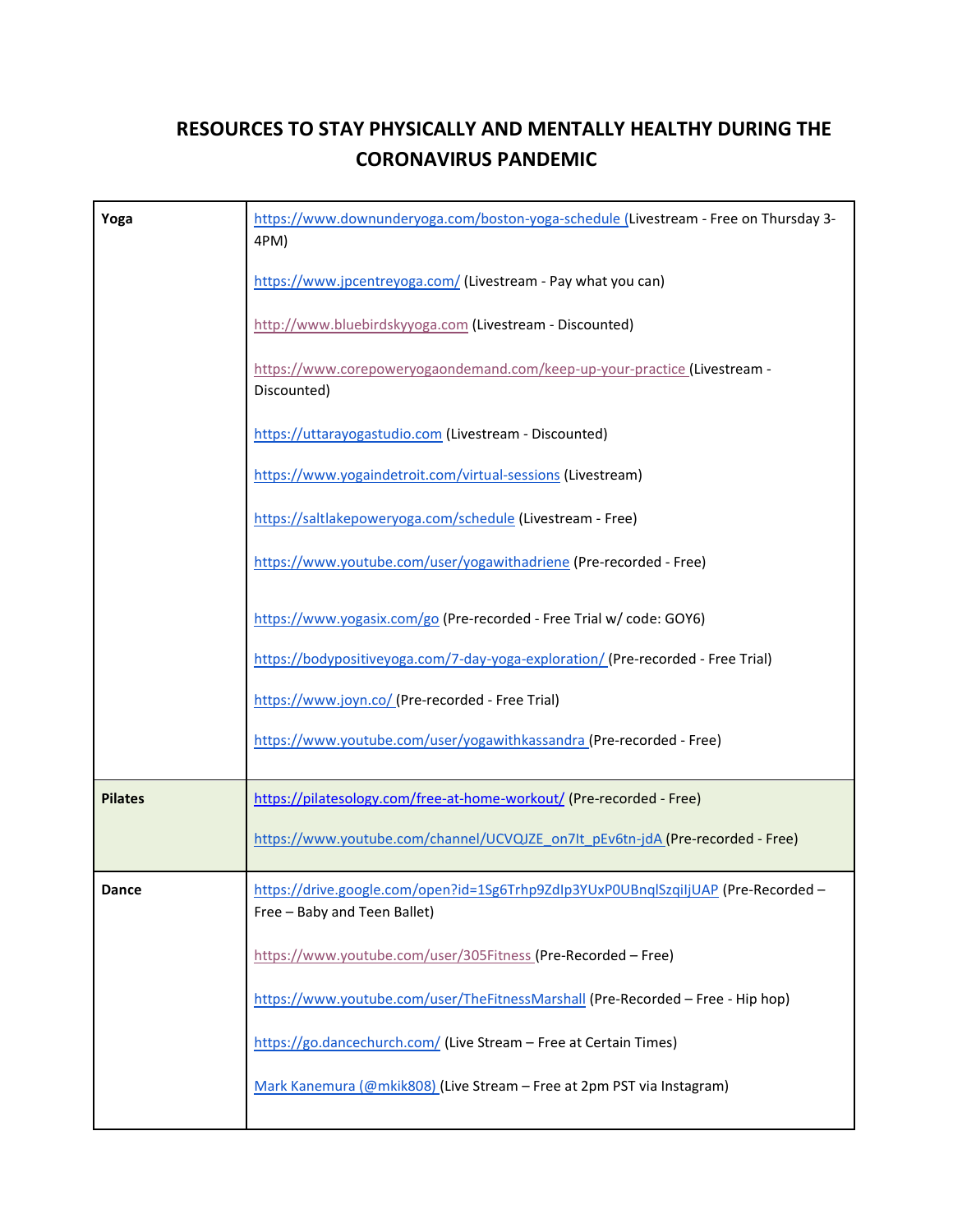|                                             | Ryan Heffington Public (@ryanheffington) (Live Stream - Free at 10am PST via Instagram)                                               |
|---------------------------------------------|---------------------------------------------------------------------------------------------------------------------------------------|
|                                             | https://www.youtube.com/user/dopungra (Pre-Recorded - Free - Bhangra)                                                                 |
|                                             | https://www.youtube.com/channel/UCoYdUpxhKHBV4TlEeuej3QQ<br>(Live Stream and Pre-Recorded - Ballet)                                   |
| <b>Various Fitness</b>                      | https://www.youtube.com/watch?v=YGbHJgDPC4c&feature=youtu.be (Pre-Recorded - Free -<br>Taichi)                                        |
|                                             | www.darebee.com - (Pre-Recorded – Free – Stretching and Various Exercises)                                                            |
|                                             | https://www.crossfit.com/at-home/workouts (Pre-Recorded - Free - CrossFit)                                                            |
|                                             | https://www.fitnessblender.com/videos (Pre-Recorded - Free - Various Exercises)                                                       |
|                                             | https://www.youtube.com/channel/UCVI6ZdsIZz2Zj-34bMJFPbg (Pre-Recorded - Free -<br>Walking)                                           |
| <b>Mindfulness and</b><br><b>Meditation</b> | https://yogaindetroit.com/resources (Free - Meditation)                                                                               |
|                                             | https://palousemindfulness.com (Free - Mindfulness-Based stress Reduction)                                                            |
|                                             | https://mindfulnessexercises.com/free-online-mindfulness-courses/ (Free - check the "free"<br>box-Mindfulness)                        |
|                                             | http://www.freemindfulness.org/download (Free - Mindfulness)                                                                          |
|                                             | http://marc.ucla.edu/body.cfm?id=22 (Free - UCLA Health Guided Meditations great for<br>beginners)                                    |
|                                             | http://www.meditationoasis.com/podcast/                                                                                               |
|                                             | https://dharmaseed.org/talks/<br>(Free - Meditations and Talks)                                                                       |
|                                             | https://www.youtube.com/user/TheHonestGuys/playlists (Free - Meditation and Relaxing<br>Music)                                        |
|                                             | https://www.youtube.com/user/MichaelSealey/playlists<br>(Free - Positive Hypnosis and Meditation)                                     |
|                                             | https://open.spotify.com/user/spotify/playlist/37i9dQZF1DWVS1recTqXhf?si=r-<br>GpdVKQSjmAgu0EllNjEw (Spotify Playlist for Meditation) |
|                                             | https://self-compassion.org/category/exercises/#guided-meditations (Free - Self-Compassion<br>Meditation)                             |
|                                             | https://mindfulnessexercises.com/free-online-mindfulness-courses/mindfulness-of-eating/<br>(Free - Mindful Eating)                    |
|                                             | https://jour.com (Free - Journaling App)                                                                                              |